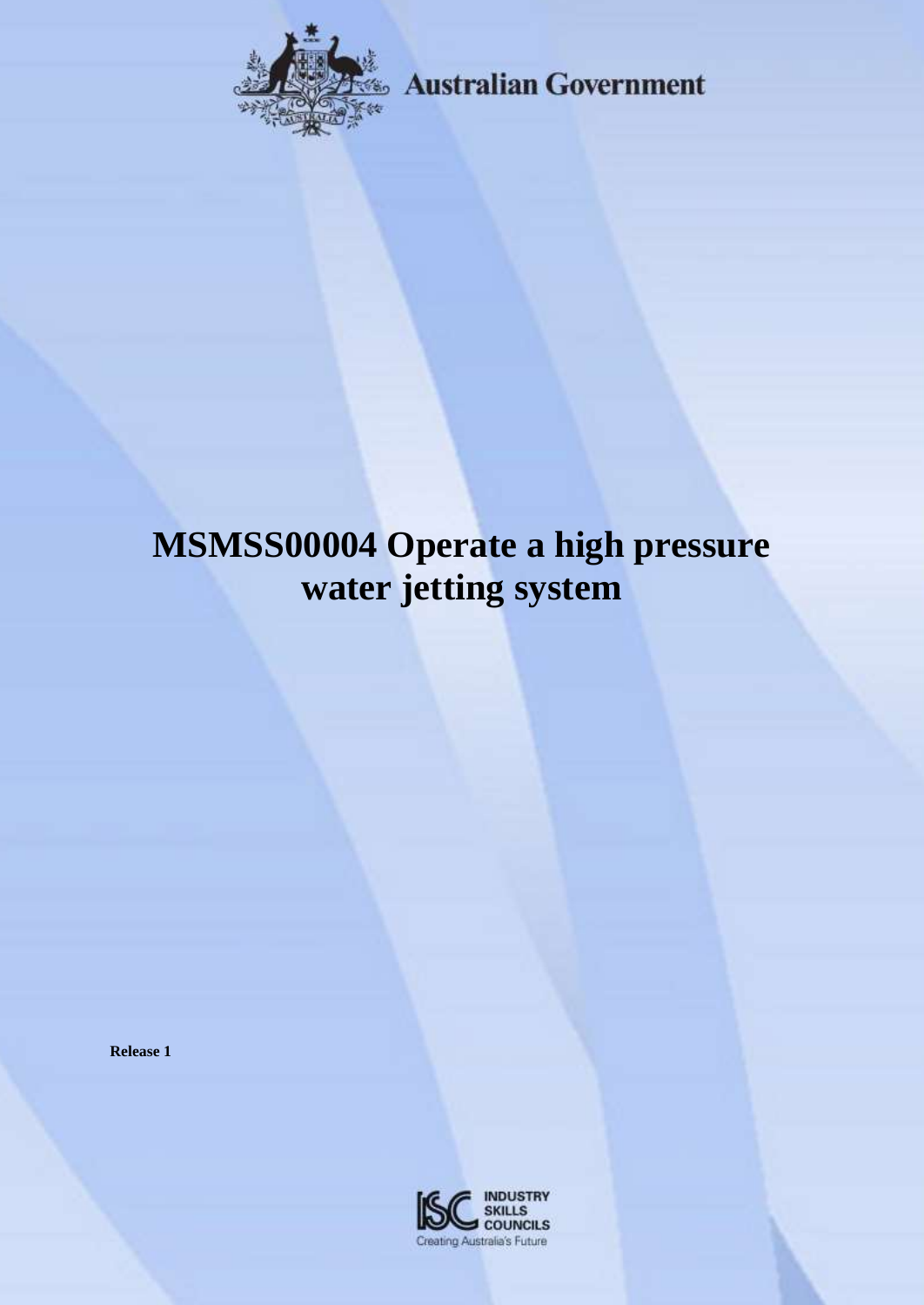## **MSMSS00004 Operate a high pressure water jetting system**

#### **Modification History**

Release 1. Supersedes and is equivalent to MSASS00003 High pressure water jetting operator

## **Description**

Not applicable.

## **Pathways Information**

These competencies can provide credit towards relevant qualifications in the MSM Manufacturing Training Package

## **Licensing/Regulatory Information**

Not applicable.